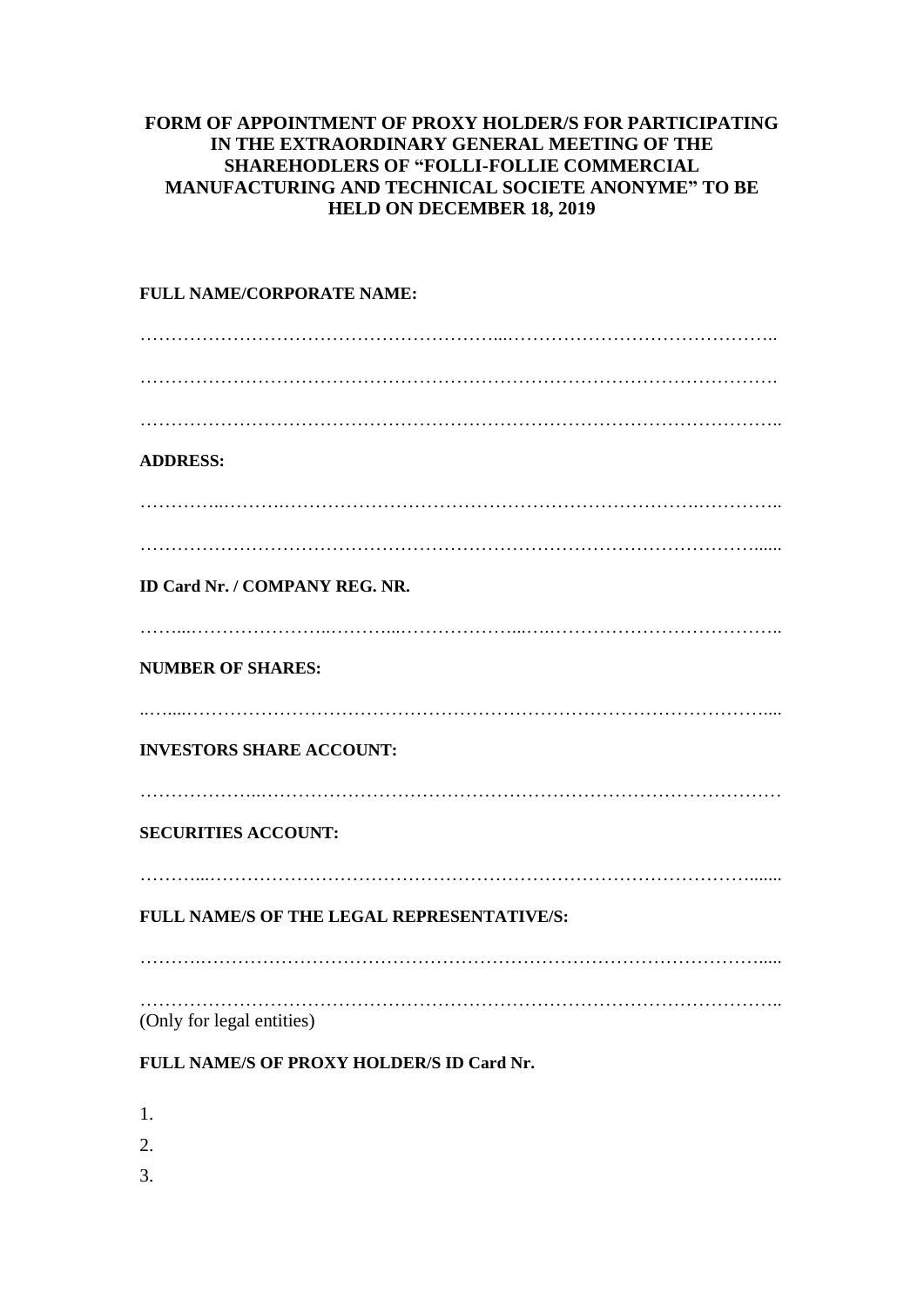MANNER OF VOTING (for example in case of appointment of more than one proxy holders all proxy holders may act jointly or each of them may act severally, so in case that more than one proxy holders each of which may act severally attend the General Meeting, the first one excludes the second and the third ones, and the second one excludes the third one, etc.):

….……………………………………………………………………………………… ……………………………….………………………………………………………… …………………………………………….…………………………………………… …………………………………………………………………………………………..

## **ITEMS OF THE AGENDA:**

- 1. Harmonization of the Company's Articles of Incorporation according to the provisions of Law 4548/2018 about the "Reformation of the law of Société Anonyme Companies" as is in effect. Amendment of articles 3, 4, 5, 6, 8, 9, 10, 11, 13, 14, 16, 17, 18, 19, 20, 21, 22, 23, 24, 25, 26, 28, 29, 30, 31, 32, 33, 34 of the Company's Articles of Incorporation, abolishment of article 19 of the Articles of Incorporation, renumbering of the Articles of Incorporation and Codification of them.
- 2. Approval of the Company's Remuneration Policy, according to article 110 par. 2 of Law 4548/2018 as is in effect.
- 3. Various subjects.

INSTRUCTIONS FOR THE EXERCISE OF VOTING RIGHTS (for example vote in Proxy holder's discretion, affirmative vote on/negative vote on/ abstain from the proposal of the Board of Directors to postpone the discussion and decision on items 1, 2 and 3 of the agenda, according to the draft decisions that is posted on the Company' website, etc.):